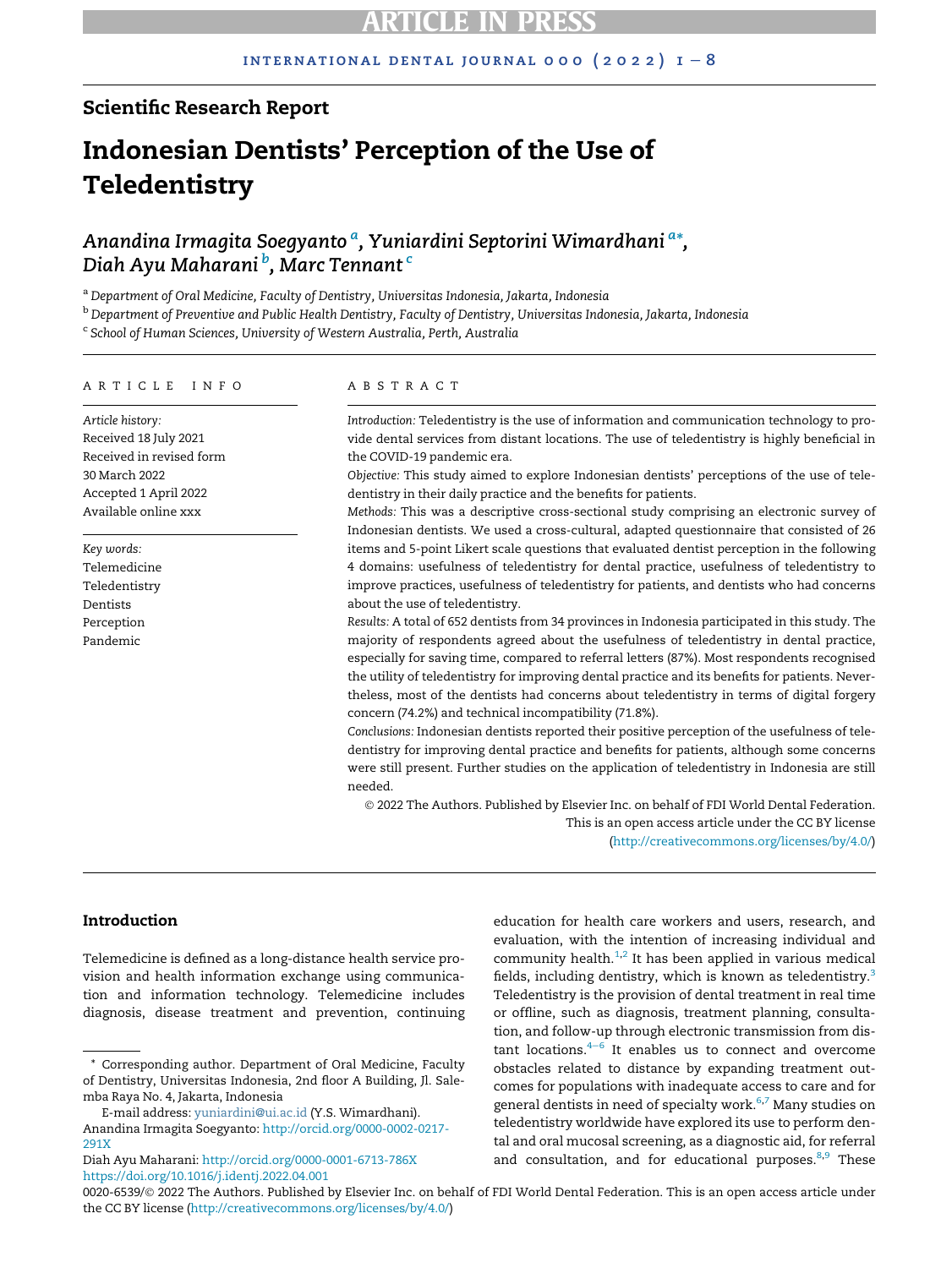studies also included specialist care of dentistry in daily practice, such as caries diagnostic in paediatric dentistry, $10,11$  $10,11$  $10,11$ orthodontic treatment,<sup>[12](#page-6-8)[,13](#page-6-9)</sup> dental trauma,<sup>[14](#page-6-10),[15](#page-6-11)</sup> periodontology,[16](#page-6-12) and oral medicine.[17](#page-6-13)−<sup>23</sup>

Some studies have shown that the application of teledentistry in daily practice is not always well accepted. $8,24$  $8,24$  $8,24$  Several aspects have been identified as challenges of teledentistry usage, including information confidentiality related to patient data, informed consent, the risk of misdiagnosis, ethical problems, and financing problems related to consultation services in teledentistry.<sup>[8](#page-6-4)</sup> Some studies have reviewed patient satisfaction and dentist perceptions of the use of tele-dentistry in daily practice.<sup>[18](#page-6-15),25−[27](#page-6-16)</sup>

The use of teledentistry in Indonesia before the COVID-19 pandemic era has not been widely explored. Several articles related to the use of teledentistry in Indonesia are still limited to the role of electronic medical records and the use of tele-communication media in orthodontic treatment.<sup>[28](#page-6-17),[29](#page-6-18)</sup> During the COVID-19 pandemic, the Indonesian government has encouraged the use of telemedicine $30,31$  $30,31$  to also be applied in the dental field. The application of teledentistry enables prior triage to aid patient screening effectiveness, prioritise patients' needs, support self-quarantine measurements, and eventually protect patients, health care workers, and the community from COVID-19 exposure.<sup>[32](#page-6-21)</sup> Dental personnel are at high risk for being exposed to COVID-19, since dental procedures can potentially create particle and aerosol inhalation from infected patients<sup>[33](#page-6-22)</sup>; therefore, the use of teledentistry is expected to reduce the risk. $^{24}$  $^{24}$  $^{24}$  The new regulation to use teledentistry would bring some response amongst Indonesian dentists in terms of perceptions of its use. This study aims to explore Indonesian dentists' perceptions of the use of teledentistry in their daily practice and explore the determining factors that influence their perceptions.

### Methods

### Questionnaire

This study used a questionnaire from previous studies that had been cross-culturally adapted to Indonesians.<sup>[26,](#page-6-23)[27](#page-6-24)</sup> The questionnaire consisted of 4 sections. The first section consisted of professional and demographic information. In the second section, there were twenty-one 5-point Likert-type questions divided into 3 domains: capability of teledentistry to improve practice and usefulness of teledentistry for the dental practice and for patients. The third section consisted of five 5-point Likert-type questions about concerns of data and security related to teledentistry. The last section was about dentists' preferred dental specialties for teledentistry use. The questions were transformed into online versions and pretested with a group of dentists to gain opinion and assess general suitability of the questionnaire. Minimal corrections were applied based on these pretested responses, and the final form of the questionnaire was an online version that was distributed to the participants. An informed consent page was included in the online form, and dentists who agreed to participate could complete the survey. Ethical approval for the study was obtained from the Ethical Committee of the Faculty of Dentistry, Universitas Indonesia, No. 6/Ethical Approval/FKGUI/VI/2020, with protocol No. 070060520.

### Questionnaire distribution

This was a cross-sectional survey-based study using a nonprobability sampling method. The questionnaire was distributed to all dentists, and dentists who completed the questionnaire were included in the study. The questionnaire distribution was facilitated by the Indonesian Dental Association (IDA). The IDA contacted each of the head area divisions throughout 34 provinces in Indonesia to circulate the questionnaire to their members. The questionnaire was distributed to the members using the WhatsApp group. The call for participation in the study was opened for a month. During that time, the invitation to participate in the study was reposted by the IDA head area division to the group once a week.

### Data analysis

The completed response was transferred to IBM SPSS Statistics for Windows version 22 (IBM Corp.) for statistical analysis. Descriptive statistics, including means, standard deviations, and frequency distributions, were performed. The Kruskal−Wallis test was performed to evaluate differences in the mean score of responses for variables such as age, gender, work experience, and qualification when the distribution of data was not normal. A P value of .05 was used for statistical significance.

## Results

### Characteristic of study participants

An electronic survey of Indonesian dentists was carried out between January and February 2021. A total of 652 dentists completed the questionnaire. Almost half of the dentists were in the age group 20 to 34 years (46.3%), with the majority being female (76.2%), being general dentists (74.2%), and working in nonremote areas (87.3%). More than a quarter are dentists who have 0 to 5 years of work experience (27.6%), with almost one-third of them working in public health centres (32.2%) and having clinical work 35 to 49 hours per week (44.2%). In terms of Internet use and communication method preferences, this study showed that almost one-third of dentists had an average of 5 to 7 hours of daily Internet use for general purposes (32.4%), whilst its use related to practice was for 2 to 4 hours (44.2%) [\(Table 1\)](#page-2-0). Most of the dentists in this survey preferred social media as their communication tool (96.01%), with the favoured social media used being the WhatsApp application (98.8%), Instagram (52.5%), and Facebook (28.2%). In terms of smartphone type used by these dentists, Android-type smartphones were more preferred (75.6%) than iOS-type smartphones (24.1%), and most dentists preferred to use applications in their smartphones (86.0%) rather than searching in browsers (13.2%).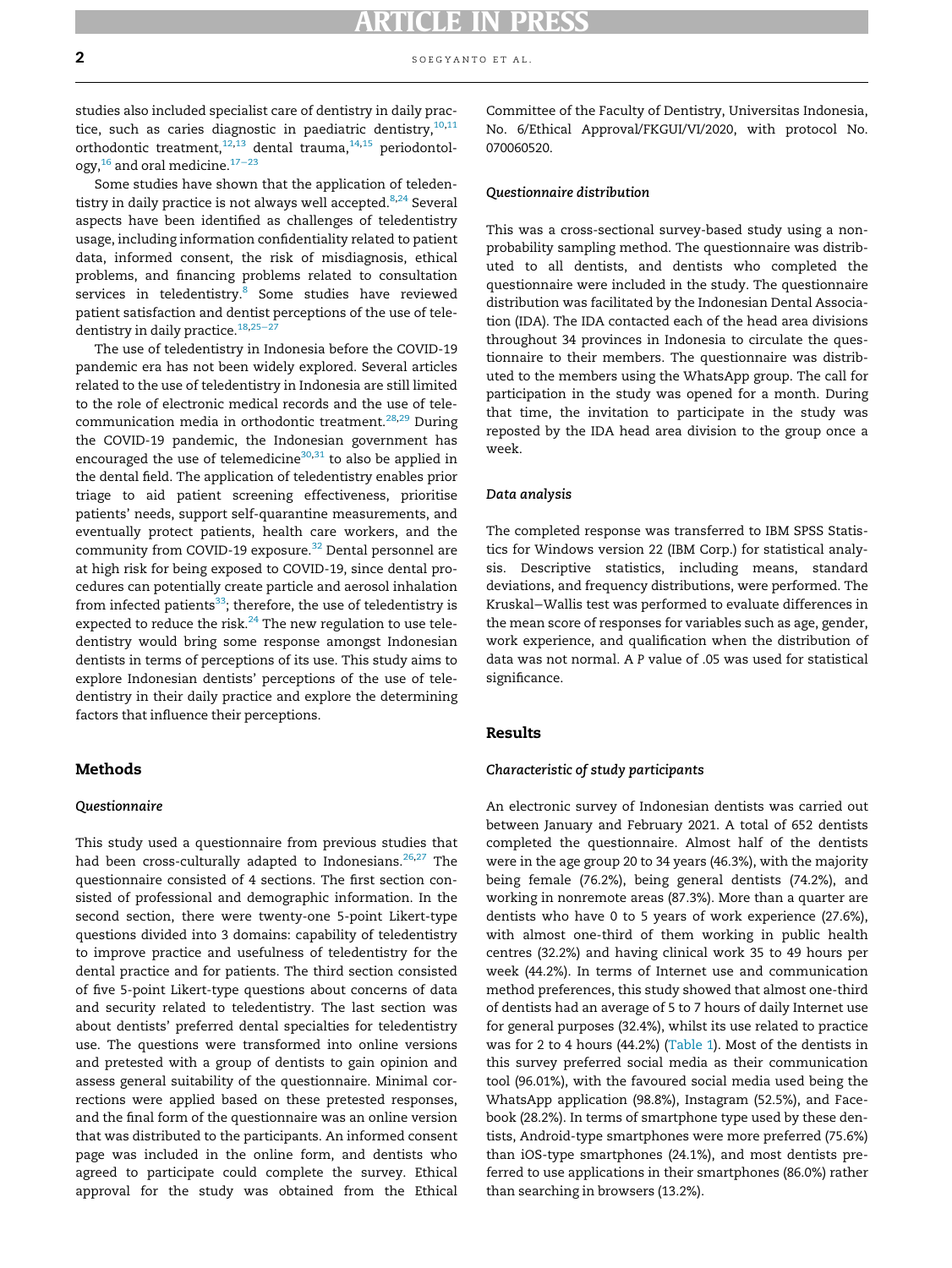<span id="page-2-0"></span>Table 1 – Description of demographics, professional characteristics, internet usage, and preferred communication tools of Indonesian dentists ( $N = 652$ ).

| Characteristic                                 | Frequency      | ℅     |
|------------------------------------------------|----------------|-------|
| Age (years)                                    |                |       |
| $20 - 34$                                      | 302            | 46.3  |
| $35 - 44$                                      | 230            | 35.3  |
| $45 - 54$                                      | 86             | 13.2  |
| $55 - 64$                                      | 32             | 4.9   |
| ≥65                                            | $\overline{2}$ | .3    |
| Gender                                         |                |       |
| Male                                           | 155            | 23.8  |
| Female                                         | 497            | 76.2  |
| Qualification                                  |                |       |
| Specialists                                    | 113            | 17.3  |
| General dentists                               | 484            | 74.2  |
| Residents                                      | 55             | 8.4   |
| Work experience (years)                        |                |       |
| $0 - 5$                                        | 180            | 27.6  |
| $6 - 10$                                       | 172            | 26.4  |
| $11 - 15$                                      | 137            | 21.0  |
| >15                                            | 163            | 25.0  |
| Location of main job                           |                |       |
| Not remote                                     | 569            | 87.3  |
| Remote                                         | 70             | 10.7  |
| Very remote                                    | 13             | 2     |
| Work setting of main job                       |                |       |
| Public health centre                           | 210            | 32.2  |
| Private clinic                                 | 205            | 31.4  |
| Hospital                                       | 166            | 25.5  |
| Academic                                       | 71             | 10.9  |
| Working hours per week                         |                |       |
| $1 - 19$                                       | 137            | 21.0  |
| $20 - 34$                                      | 173            | 26.5  |
| $35 - 49$                                      | 288            | 44.2  |
| $50 - 64$                                      | 38             | 5.8   |
| >65                                            | 16             | 2.5   |
| Daily general-purpose use of internet (hours)  |                |       |
| $<$ 1                                          | 15             | 2.3   |
| $2 - 4$                                        | 198            | 30.4  |
| $5 - 7$                                        | 211            | 32.4  |
| $8 - 10$                                       | 107            | 16.4  |
| >11                                            | 121            | 18.6  |
| $<$ 1                                          | 15             | 2.3   |
| Daily practice-related use of internet (hours) |                |       |
| $<$ 1                                          | 221            | 33.9  |
| $2 - 4$                                        | 288            | 44.2  |
| $5 - 7$                                        | 85             | 13.0  |
| $8 - 10$                                       | 32             | 4.9   |
| >11                                            | 26             | 4.0   |
| Preferred communication tools                  |                |       |
| In person                                      | 258            | 39.57 |
| By phone                                       | 332            | 50.92 |
| Text message                                   | 62             | 0.95  |
| Letters                                        | 3              | 0.46  |
| Email                                          | 81             | 12.42 |
| Social media                                   | 626            | 96.01 |
| Video conference                               | 147            | 22.55 |
|                                                |                |       |

### Usefulness of teledentistry for dental practice

This domain consisted of 7 Likert-type questions that evaluate dentist perception of the usefulness of teledentistry for dental practice. The mean total score of this domain was  $23.27 \pm 2.364$ , and the mean Likert score of this domain was  $3.32 \pm 0.34$ . Most respondents agreed that teledentistry is

useful for dental practice in terms of providing adequate diagnostic information (58%), saving time compared to referral letters (87%), reducing costs for dental practice (63%), and enhancing continuing education (57%). However, almost half of the respondents were not sure whether teledentistry would be too expensive to set up (47%), as shown in [Table 2.](#page-3-0)

### Capability of teledentistry to improve practice

The domain consisted of 6 Likert-type questions that evaluate dentist perception of the capability of teledentistry to improve dental practice. This domain's mean score result in this study is  $23.49 \pm 3.001$  of the total score, which could be as high as 35. The mean Likert score of this domain was 3.87  $\pm$ 0.53. Most of the respondents already realised the capability of teledentistry in improving dental practice, as shown in [Table 2.](#page-3-0) The respondents either agree or strongly agree that teledentistry can shorten the waiting list, enhance guidelines and advice, improve peers' interaction, provide a safe atmosphere in practice, and efficiently make patient referrals. However, only approximately one-third of respondents have positive agreement towards the ability of teledentistry to provide an accurate diagnosis.

## Usefulness of the teledentistry for patients

This domain consisted of 8 Likert-type questions that evaluate dentists' perception of the usefulness of teledentistry for patients. This domain's mean score result in this study was  $32.61 \pm 3.96$  of the total score, which was as high as 40. The mean Likert score of this domain was  $4.07 \pm 0.49$ . Most respondents were certain that teledentistry would benefit patients, as shown in [Table 2.](#page-3-0) The results showed that most respondents believed that teledentistry would be useful for patients in remote areas, would be helpful in patient monitoring and education, reduced unnecessary travel, saved patients' money, and improved communication. Slightly more than half of the respondents showed a positive perception that teledentistry can be well received by the patients. Most respondents also agreed that teledentistry should be covered by insurance.

## Dentists' concerns regarding security and confidentiality issues

In relation to questions about concerns about teledentistry application, the highest number of little and significant concerns expressed by Indonesian dentists was related to the potential for digital forgery (74.2%) followed by hardware and software incompatibility (71.8%). The least concerning matter was gaining patient consent for teleconsultation (34.8%), as shown in [Table 3.](#page-3-1)

### Preferred dental specialty for teledentistry application

This study asked about the preferred dental specialty for teledentistry applications. In Indonesia, there are 11 recognised dental specialties. Community dentistry and oral medicine (82.5%) are the 2 specialties that were chosen for which teledentistry was mostly applicable. The specialty least preferred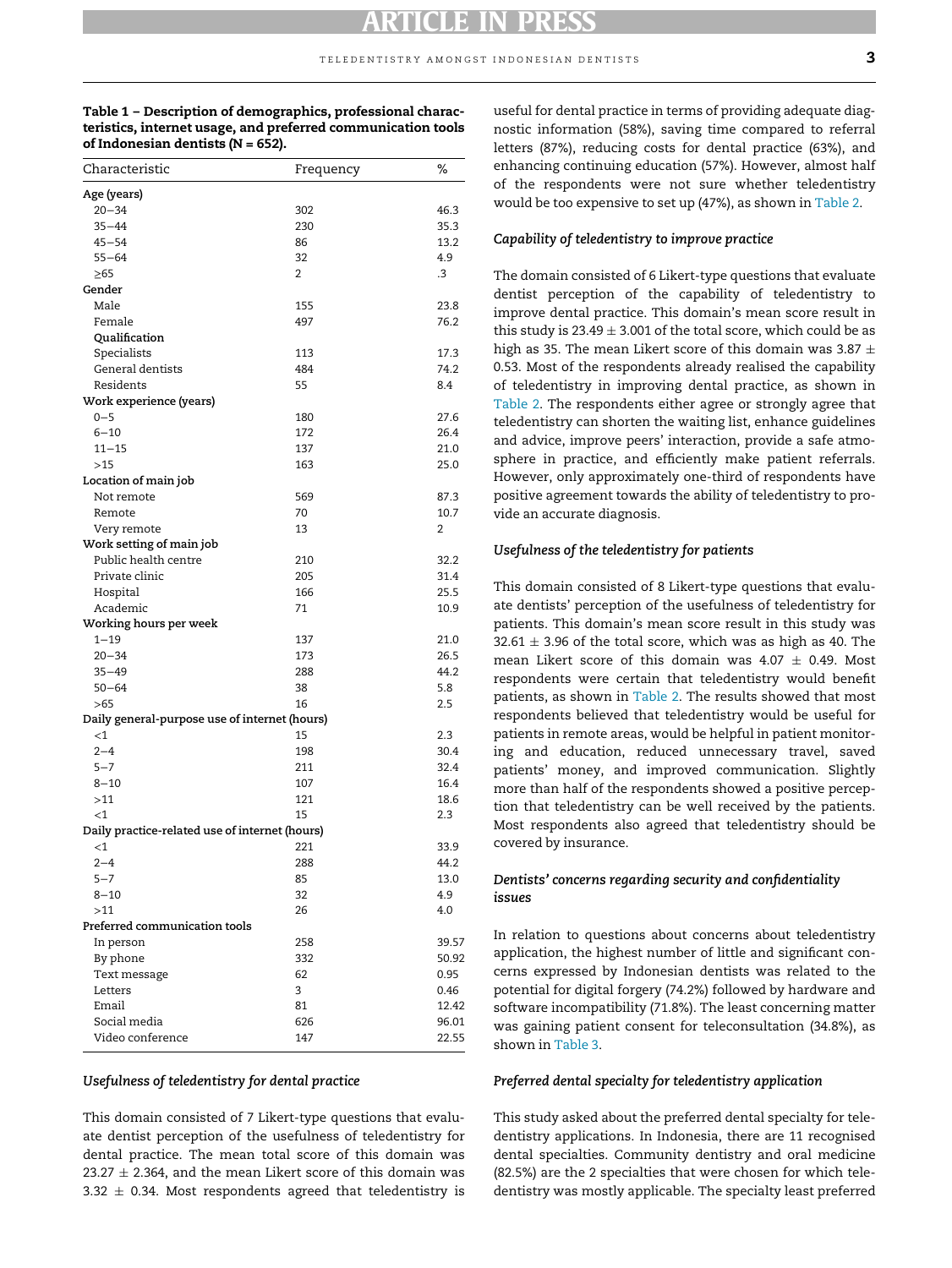$\overline{\mathbf{4}}$  soegyanto et al.

### <span id="page-3-0"></span>Table 2 – Dentists' perception of teledentistry usefulness for the benefit of the dental practice and patients.

|                                                                             | SD(%)   | D (%)      | N (%)      | A(%)       | SA (%)     |
|-----------------------------------------------------------------------------|---------|------------|------------|------------|------------|
| Dentists' perception of the capability of teledentistry to improve practice |         |            |            |            |            |
| Teledentistry would provide an accurate diagnosis in a clinical setting     | 24(3.7) | 145 (22.2) | 237 (36.3) | 200 (30.7) | 46 (7.1)   |
| Teledentistry would help shorten the waiting list                           | 0(0)    | 9(1.4)     | 45(6.9)    | 408 (62.6) | 190 (29.1) |
| Teledentistry would enhance guidelines and advice                           | 1(0.2)  | 20(3.1)    | 112 (17.2) | 401(61.5)  | 118 (18.1) |
| Teledentistry would improve the interaction between peers                   | 2(0.3)  | 24(3.7)    | 92 (14.1)  | 390 (59.8) | 144 (22.1) |
| Teledentistry would provide a safe atmosphere for practicing dentistry      | 1(0.2)  | 17(2.6)    | 79 (12.1)  | 338 (51.8) | 217 (33.3) |
| Teledentistry would make patients' referrals more efficient                 | 1(0.2)  | 12 (1.8)   | 88 (13.5)  | 403 (61.8) | 148 (22.8) |
| Dentists' perception of teledentistry usefulness for the dental practice    |         |            |            |            |            |
| Teledentistry would enhance clinical training and continuing education      | 12(1.8) | 80(12.3)   | 189 (29)   | 306 (46.9) | 65 (10)    |
| Teledentistry would reduce costs for the dental practices                   | 1(0.2)  | 54 (8.3)   | 182 (27.9) | 334 (51.2) | 81 (12.4)  |
| Teledentistry would increase treatment time spent with the patient          | 12(1.8) | 150 (23)   | 224 (34.4) | 209 (32.1) | 57 (8.7)   |
| Teledentistry would necessitate an extra appointment for taking photographs | 1(0.2)  | 39(6)      | 102 (15.6) | 422 (64.7) | 88 (13.5)  |
| Teledentistry would save time compared with a referral letter               | 0(0)    | 18(2.8)    | 62 (9.5)   | 402 (61.7) | 170 (26.1) |
| Teledentistry would be too expensive to set up                              | 11(1.7) | 189 (29)   | 307(47.1)  | 129 (19.8) | 16(2.5)    |
| Teledentistry would provide adequate diagnostic information                 | 4(0.6)  | 104(16)    | 161 (24.7) | 315(48.3)  | 68 (10.4)  |
| Dentists' perception of the usefulness of teledentistry for patients        |         |            |            |            |            |
| Teledentistry would save money for patients                                 | 0(0)    | 16(2.5)    | 133 (20.4) | 344 (52.8) | 159 (24.2) |
| Teledentistry would improve communication with patients                     | 2(0.3)  | 14(2.1)    | 74 (11.3)  | 384 (58.9) | 178 (27.3) |
| Teledentistry would be helpful for patient education                        | 6 (0)   | 28(0.9)    | 389 (4.3)  | 389 (59.7) | 229 (35.1) |
| Teledentistry would help to avoid unnecessary travel to the dental clinic   | 0(0)    | 12(1.8)    | 42(6.4)    | 373 (57.2) | 225 (34.5) |
| Teledentistry would be helpful in monitoring the patient's condition        | 1(0.2)  | 13(2)      | 54 (8.3)   | 435 (66.7) | 149 (22.9) |
| Teledentistry would be convenient and well received by patients             | 3(0.5)  | 23(5.5)    | 239 (36.7) | 289 (44.3) | 85 (13)    |
| Teledentistry would be useful for patients in remote areas                  | 6(0.9)  | 36(3.5)    | 67(10.3)   | 319 (48.9) | 237 (36.3) |
| Teledentistry should be covered by dental insurance plans                   | 4(0.6)  | 17(2.6)    | 119 (18.3) | 301 (46.2) | 211 (32.4) |

SD, strongly disagree; D, disagree; N, neutral; A, agree; SA, strongly agree.

### <span id="page-3-1"></span>Table 3 – Dentists' concerns about data security and patients' consent.

|                                              | VC (%)    | $LC (\%)$  | $NA$ (%)   | NP(%)      | NC(%)   |
|----------------------------------------------|-----------|------------|------------|------------|---------|
| Gaining patient consent for teleconsultation | 44 (6.7)  | 183 (28.1) | 234 (35.9) | 172 (26.4) | 19(2.9) |
| Confidentiality when data are sent online    | 126(19.3) | 317 (48.6) | 133 (20.4) | 71 (10.9)  | 5(0.8)  |
| Potential for digital forgery                | 107(16.4) | 377 (57.8) | 110 (16.9) | 54 (8,3)   | 4 (0,6) |
| Incompatible hardware and software           | 86 (13.2) | 382 (58.6) | 114(17.5)  | 65 (10)    | 5(0.8)  |
| Reliability of teledental equipment          | 66(10.1)  | 337 (51.7) | 168 (25.8) | 75 (11.5)  | 6(0.9)  |

VC, very concerned; LC, little concerned; NA, not feeling either way; NP, not particularly concerned; NC, not concerned at all.

## to be applied in teledentistry was oral surgery (33.9%) ([Figure 1](#page-4-0)).

## Differences in the mean score of responses for demographic variables

The Kruskal−Wallis test was performed to evaluate differences in the mean scores of responses for variables such as age, gender, working experience, qualification, and work setting of the main job. The dentists' perception of the usefulness of teledentistry for dental practice, its capability to improve practice, and its usefulness for patients did not differ by most of the demographic characteristics of the dentists ( $P > .05$ ; [Table 4](#page-4-1)). Only the dentists' working experience significantly altered their perception that teledentistry was useful for patients  $(P = .039)$ .

# Discussion

The COVID-19 pandemic has expanded the use of telehealth, a variety of medical activities that are designed to support disease management and increase access to care, with the support of an extensive range of electronic communication technologies.<sup>[34](#page-6-25)</sup> Telehealth is also considered a useful and economical system for providing health care to underserved communities.[10](#page-6-6) Oral health is an essential part of general health; therefore, teledentistry is also applied in the same manner as telehealth.<sup>[34](#page-6-25)</sup> As a subunit of telehealth, teledentistry can be very beneficial to be applied to support access to care in dentistry, especially during this pandemic era.<sup>[24](#page-6-14)</sup> A meta-analysis conducted by Lin et al, regarding teledentistry recognition during COVID-19 pandemic studies, showed that dentists had a high level awareness and posititve attitute towards teledentistry.<sup>[35](#page-6-26)</sup> The positive awareness and attitude, however, are not in line with the lack of knowledge level or practice on teledentistry that might be attributed to condi-tions in different countries.<sup>[35](#page-6-26),[36](#page-6-27)</sup>

This study collected data from dentists across Indonesia. To the best of our knowledge, this is the first study in Indonesia to explore dentists' perceptions of the application of teledentistry in daily practice. This study also explored the determining factors that influence perception. The response rate might be a limitation to this study. The number of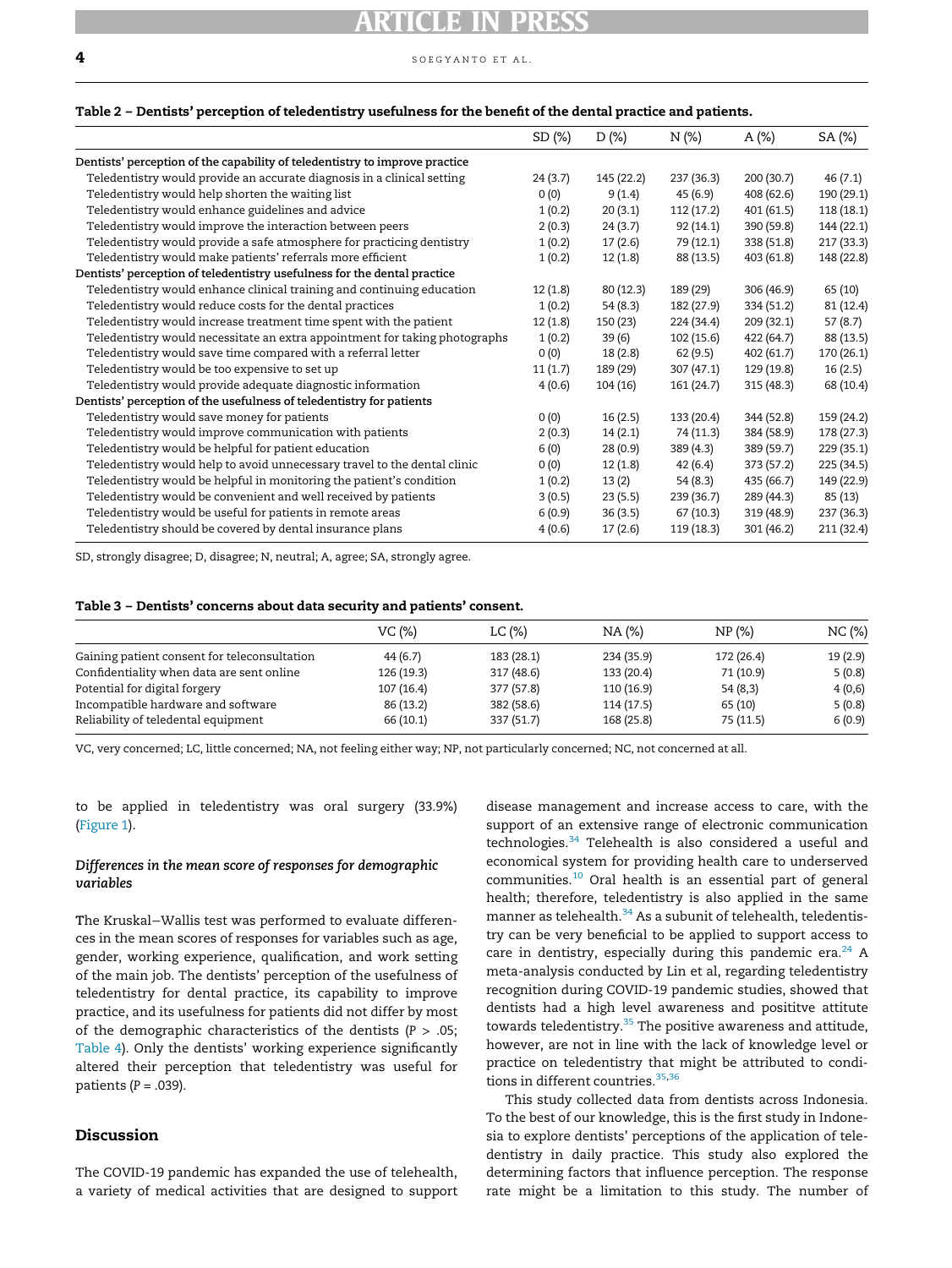### teledentistry amongst indonesian dentists 5

| Variable                | Dentists' perception of<br>the usefulness of the<br>teledentistry for dental<br>practice $(3.32 \pm 0.34)$ | Dentists' perception of<br>the capability of the<br>teledentistry to improve<br>practice $(3.87 \pm 0.53)$ | Dentists' perception of<br>the usefulness of the<br>teledentistry for<br>patients $(4.07 \pm 0.49)$ | Dentists' concern about<br>data security and<br>patients' consent (2.4 $\pm$<br>0.65) |
|-------------------------|------------------------------------------------------------------------------------------------------------|------------------------------------------------------------------------------------------------------------|-----------------------------------------------------------------------------------------------------|---------------------------------------------------------------------------------------|
| Age (years)             |                                                                                                            |                                                                                                            |                                                                                                     |                                                                                       |
| $20 - 34$               | 3.31(0.32)                                                                                                 | 3.83(0.49)                                                                                                 | 4.03(0.45)                                                                                          | 2.39(0.62)                                                                            |
| $35 - 44$               | 3.31(0.36)                                                                                                 | 3.88(0.58)                                                                                                 | 4.10(0.56)                                                                                          | 2.41(0.65)                                                                            |
| $45 - 54$               | 3.37(0.34)                                                                                                 | 3.94(0.50)                                                                                                 | 4.12(0.48)                                                                                          | 2.39(0.73)                                                                            |
| $55 - 64$               | 3.35(0.27)                                                                                                 | 3.91(0.47)                                                                                                 | 4.12(0.41)                                                                                          | 2.49(0.64)                                                                            |
| $\geq 65$               | 3.43(0.40)                                                                                                 | 3.60(0.28)                                                                                                 | 3.75(0.00)                                                                                          | 2.30(0.42)                                                                            |
| P value                 | .743                                                                                                       | .327                                                                                                       | .141                                                                                                | .900                                                                                  |
| Gender                  |                                                                                                            |                                                                                                            |                                                                                                     |                                                                                       |
| Male                    | 3.29(0.35)                                                                                                 | 3.85(0.59)                                                                                                 | 4.06(0.54)                                                                                          | 2.46(0.73)                                                                            |
| Female                  | 3.33(0.33)                                                                                                 | 3.87(0.50)                                                                                                 | 4.08(0.48)                                                                                          | 2.39(0.61)                                                                            |
| P value                 | .344                                                                                                       | .697                                                                                                       | .957                                                                                                | .391                                                                                  |
| Qualification           |                                                                                                            |                                                                                                            |                                                                                                     |                                                                                       |
| Specialists             | 3.31(0.35)                                                                                                 | 3.81(0.53)                                                                                                 | 4.13(0.48)                                                                                          | 2.42(0.59)                                                                            |
| General dentists        | 3.33(0.33)                                                                                                 | 3.89(0.53)                                                                                                 | 4.06(0.49)                                                                                          | 2.39(0.66)                                                                            |
| Residents               | 3.31(0.35)                                                                                                 | 3.82(0.50)                                                                                                 | 4.04(0.49)                                                                                          | 2.48(0.64)                                                                            |
| P value                 | .484                                                                                                       | .089                                                                                                       | .475                                                                                                | .587                                                                                  |
| Work experience (years) |                                                                                                            |                                                                                                            |                                                                                                     |                                                                                       |
| $0 - 5$                 | 3.30(0.34)                                                                                                 | 3.84(0.52)                                                                                                 | 4.07(0.44)                                                                                          | 2.42(0.63)                                                                            |
| $6 - 10$                | 3.31(0.33)                                                                                                 | 3.85(0.51)                                                                                                 | 3.98(0.54)                                                                                          | 2.37(0.62)                                                                            |
| $11 - 15$               | 3.33(0.36)                                                                                                 | 3.86 (0.55)                                                                                                | 4.11(0.49)                                                                                          | 2.40(0.63)                                                                            |
| $>15$                   | 3.35(0.32)                                                                                                 | 3.92(0.53)                                                                                                 | 4.15(0.49)                                                                                          | 2.42(0.70)                                                                            |
| P value                 | .702                                                                                                       | .512                                                                                                       | $.039*$                                                                                             | .914                                                                                  |
| Location of main job    |                                                                                                            |                                                                                                            |                                                                                                     |                                                                                       |
| Not remote              | 3.32(0.34)                                                                                                 | 3.85(0.53)                                                                                                 | 4.08(0.48)                                                                                          | 2.41(0.66)                                                                            |
| Remote                  | 3.37(0.31)                                                                                                 | 3.92(0.46)                                                                                                 | 3.99(0.53)                                                                                          | 2.37(0.55)                                                                            |
| Very remote             | 3.35(0.51)                                                                                                 | 4.09(0.73)                                                                                                 | 4.25(0.67)                                                                                          | 2.51(0.66)                                                                            |
| P value                 | .491                                                                                                       | .257                                                                                                       | .183                                                                                                | .848                                                                                  |

<span id="page-4-1"></span>

|  |                                                 |  | Table 4 – Statistical analysis between dentists' demographic variables of the respondents with the 4 domains of teledentis- |  |
|--|-------------------------------------------------|--|-----------------------------------------------------------------------------------------------------------------------------|--|
|  | try dentists' perception (Kruskal–Wallis test). |  |                                                                                                                             |  |

<span id="page-4-2"></span>\* Significant P value < .05 (Kruskal−Wallis test).

<span id="page-4-0"></span>nonrespondents may have undermined the power of the study, although several reminders were sent to call for participating in the study. Furthermore, there may have been a response bias because the participants may only represent those who have a positive disposition to the study objective. However, the study received responses from dentists from 34 provinces in Indonesia. In general, this study showed that

Indonesian dentists had a positive perception about the usefulness of teledentistry to improve practice and benefit patients compared to its advantages to dental practice. There were respondents who were concerned about some aspects of teledentistry practice. The lower perceptions of teledentistry used were related to diagnostic accuracy, time for taking clinical pictures, and cost. The dentists did not have strong



Fig. 1 – Dentists' opinion related to the preferred dental specialty for application of teledentistry (%).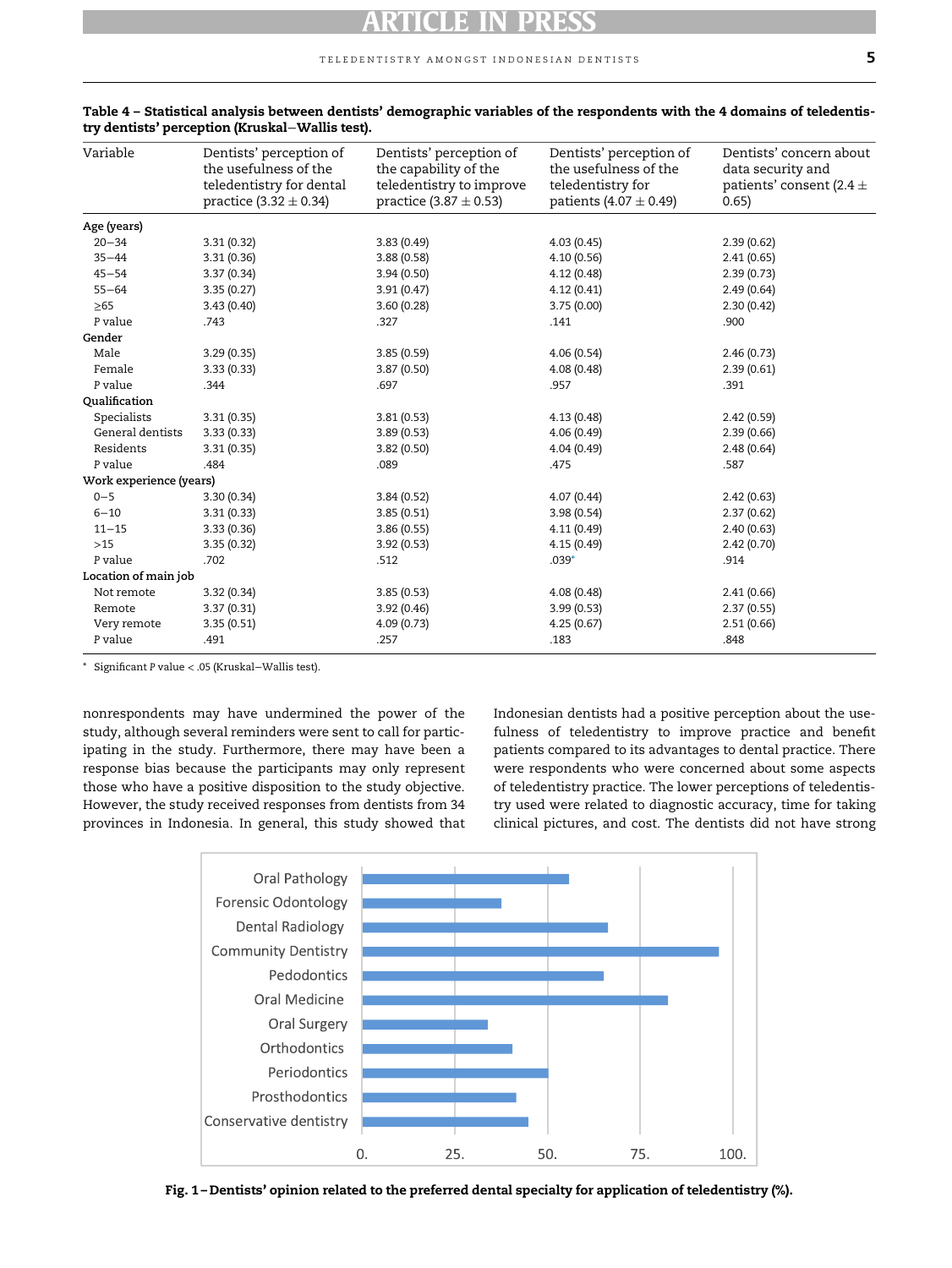views about whether teledentistry would increase the time spent with the patients.

Overall, the respondents exhibited positive perceptions of teledentistry's capability to improve dental practice, its utility for dental practice, and its potential to be highly beneficial for patients. There were no factors associated with perception, except dentists' clinical experience. Similar responses were also collected from previous studies conducted in Australia and Saudi Arabia. $26,27$  $26,27$  Approximately one-third of respondents agreed on the statement that teledentistry would provide accurate diagnosis in a clinical setting; this result also corresponded with similar studies. $26,27$  $26,27$  This study showed that Indonesian dentists have a positive perception of the new regulation of teledentistry made by the Ministry of Health to provide services for patients in response to the circumstances of the COVID-19 pandemic. Other studies regarding teledentistry validity in diagnosis establishment have been conducted, $19,37,38$  $19,37,38$  $19,37,38$  $19,37,38$  but its application in Indonesia still needs further study.

Similar to dentists in other previous studies in Australia, Saudi Arabia, the UK, and Canada, Indonesian dentists were quite unsure about several aspects of teledentistry use.<sup>13,[26,](#page-6-23)[27](#page-6-24),[39,](#page-7-0)[40](#page-7-1)</sup> These aspects included cost related to setting up the clinic, extra technology or equipment used for teledentistry, time spent with the patient, and data security. These aspects of concern were actually similar to previous studies in Australia and Saudi Arabia although quite different from studies in the UK or Canada that indicated that remuneration, technology, and security issues do not cause as much concern.[13,](#page-6-9)[26,](#page-6-23)[27](#page-6-24),[40](#page-7-1) This result indicated that if dentists practice teledentistry, they should invest maximum efforts to protect the confidentiality of related information. The system that is adopted for teledentistry should be able to secure patients' data confidentially in an electronic form.<sup>41</sup>

The demographic characteristics of this study showed that the majority of Indonesian dentists were female, which was very different from similar studies in which the majority of participants were male dentists. $26,27$  $26,27$  $26,27$  Whilst a previous study in Australia found that dentists preferred email and phone, the dentists in this study highly preferred the use of social media, such as WhatsApp, to be specific, which was similar to a study in Saudi Arabia. $26,27$  $26,27$  Currently, communication applications have been encrypted to address concerns related to data privacy. $42,43$  $42,43$  $42,43$  As a popular smartphone application, WhatsApp has been widely used in Indonesia, so it was chosen as a medium in distributing questionnaires in this study. WhatsApp has also been studied as a telemedicine platform in the oral medicine field.[44](#page-7-5) The use of this application as well as an Android-type smartphone may be the possible teledentistry preferred tools to be used in Indonesia.

<span id="page-5-2"></span>Further concerns of teledentistry use were related to the ability to make accurate diagnoses. In several areas of dentistry, tele-surveys have been used to screen for dental caries and periodontal diseases.<sup>[45](#page-7-6),[46](#page-7-7)</sup> However, in some areas of dentistry, the uncertainty of diagnostic accuracy may be related to the inability to perform clinical examinations other than visualisation to establish an accurate diagnosis.<sup>[47](#page-7-8)</sup>

<span id="page-5-1"></span><span id="page-5-0"></span>The dentists in this study thought that teledentistry could be implemented in many specialties in dentistry. Community dentistry and oral medicine were the 2 fields that had the highest agreement about the application of teledentistry by the respondents. Many studies have been performed to explore the potency of teledentistry, especially in dental screening in the community.<sup>[45,](#page-7-6)[48](#page-7-9),[49](#page-7-10)</sup> The application of teledentistry in oral medicine has been supported by some studies conducted in various countries.[19,](#page-6-28)[23](#page-6-31),[44,](#page-7-5)[50](#page-7-11) This positive opinion is very important since, in a pandemic setting, there are many situations that limit dentists in treating patients in dental clinics.<sup>[24](#page-6-14)</sup>

A study amongst a small number of patients on their satisfaction on the application of teledentistry during the COVID-19 pandemic showed positive results. $51$  This study has added the perspective of teledentistry from the dentists' point of view. However, further study on teledentistry usage both from the patients' point of view and from dentists' knowledge and practice in Indonesia should be performed. The application of teledentistry in Indonesia is very promising for implementation in many areas of dentistry, depending on the type of treatment needed by the patients. Teledentistry would provide a good method to improve patient dental care in terms of preventing longer waiting times and treatment delays.<sup>[19](#page-6-28)</sup>

# Conclusions

As the government has encouraged the use of telemedicine in Indonesia in response to the pandemic, Indonesian dentists have expressed their positive perception of the usefulness of teledentistry to improve practice and benefits for patients. Several concerns are related to diagnostic accuracy, cost, technology, and data security. These concerns indicate that when teledentistry is implemented widely in Indonesia, support and regulation should be clearly defined by policy makers. Clear standards and regulation of teledentistry would ensure benefits for dentists in providing patient care in daily practice.

# Acknowledgements

We thank the Indonesian Dentist Association (IDA), particularly Dr Iwan Dewanto and Dr Freddy Ferdiansyah Wahyudiono, for assisting the questionnaire distribution to dentists throughout the Indonesian archipelago. This work was supported by Universitas Indonesia Research Grant No. [NKB-599/](#page-5-2) [UN2.RST/HKP.05.00/2020.](#page-5-2)

### Supplementary materials

Supplementary material associated with this article can be found in the online version at [doi:10.1016/j.identj.2022.04.001.](https://doi.org/10.1016/j.identj.2022.04.001)

## REFERENCES

- 1. [Di Cerbo A, Morales JC. Narrative review of telemedicine con](http://refhub.elsevier.com/S0020-6539(22)00071-5/sbref0001)[sultation in medical practice. Patient Prefer Adherence](http://refhub.elsevier.com/S0020-6539(22)00071-5/sbref0001) [2015;9:65–76.](http://refhub.elsevier.com/S0020-6539(22)00071-5/sbref0001)
- 2. Scott Kruse C, Karem P, Shifflett K, Vegi L, Ravi K, Brooks M. Evaluating barriers to adopting telemedicine worldwide: a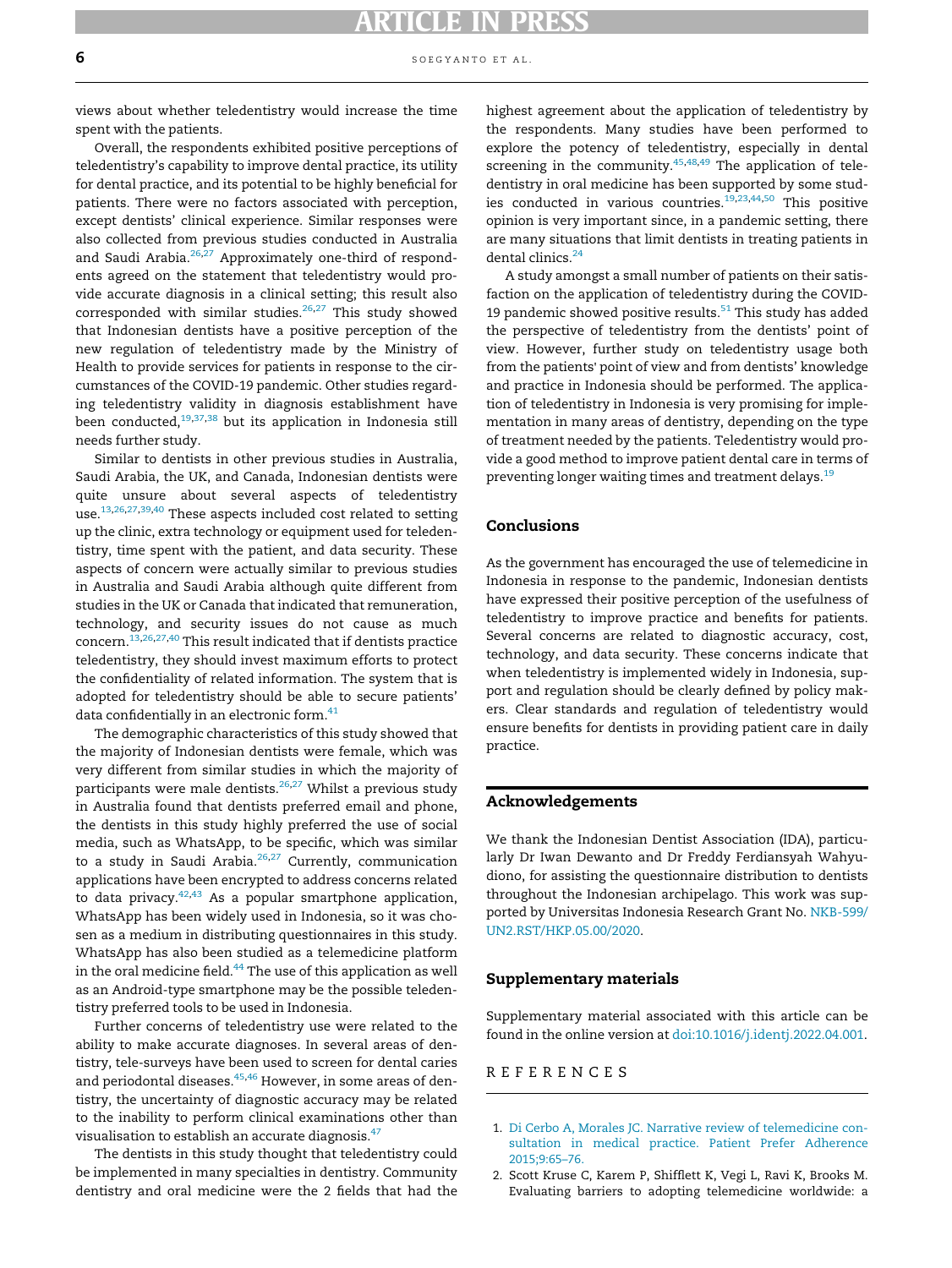systematic review. J Telemed Telecare 2018;24(1):4–12. doi: [10.1177/1357633](https://doi.org/10.1177/1357633×16674087)£[16674087.](https://doi.org/10.1177/1357633×16674087)

- <span id="page-6-0"></span>3. Yang YT, Iqbal U, Ching JHY, et al. Trends in the growth of literature of telemedicine: a bibliometric analysis. Comput Methods Programs Biomed 2015;122(3):471–9. doi: [10.1016/j.](https://doi.org/10.1016/j.cmpb.2015.09.008) [cmpb.2015.09.008.](https://doi.org/10.1016/j.cmpb.2015.09.008)
- <span id="page-6-1"></span>4. Estai M, Kanagasingam Y, Xiao D, et al. End-user acceptance of a cloud-based teledentistry system and Android phone app for remote screening for oral diseases. J Telemed Telecare 2017;23(1):44-52. doi: [10.1177/1357633](https://doi.org/10.1177/1357633×15621847)×[15621847.](https://doi.org/10.1177/1357633×15621847)
- <span id="page-6-31"></span>5. Estai M, Kruger E, Tennant M. Optimizing patient referrals to dental consultants: implication of teledentistry in rural settings. AMJ 2016;99(77). doi: [10.4066/AMJ.2016.2696.](https://doi.org/10.4066/AMJ.2016.2696)
- <span id="page-6-14"></span><span id="page-6-2"></span>6. [Daniel SJ, Wu L, Teledentistry Kumar S. a systematic review of](http://refhub.elsevier.com/S0020-6539(22)00071-5/sbref0006) [clinical outcomes, utilization and costs. J Dent Hyg 2013;87](http://refhub.elsevier.com/S0020-6539(22)00071-5/sbref0006) [\(6\):345–52.](http://refhub.elsevier.com/S0020-6539(22)00071-5/sbref0006)
- <span id="page-6-16"></span><span id="page-6-3"></span>7. Estai M, Kruger E, Tennant M. Role of telemedicine and midlevel dental providers in expanding dental-care access: potential application in rural Australia. Int Dent J 2016;66(4):195– 200. doi: [10.1111/idj.12217.](https://doi.org/10.1111/idj.12217)
- <span id="page-6-23"></span><span id="page-6-4"></span>8. Jampani ND, Nutalapati R, Dontula BSK, Boyapati R. Applications of teledentistry : a literature review and update. 2011;1 (2):37−44. doi:10.4103/2231-0762.97695
- <span id="page-6-24"></span><span id="page-6-5"></span>9. Roxo-Gonçalves M, Strey JR, Bavaresco CS, et al. Teledentistry: a tool to promote continuing education actions on oral medicine for primary healthcare professionals. Telemed e-Health 2017;23(4):327–33. doi: [10.1089/tmj.2016.0101.](https://doi.org/10.1089/tmj.2016.0101)
- <span id="page-6-17"></span><span id="page-6-6"></span>10. Morosini IDAC, De Oliveira DC, Ferreira FDM, Fraiz FC, Torres-Pereira CC. Performance of distant diagnosis of dental caries by teledentistry in juvenile offenders. Telemed e-Health 2014;20(6):584–9. doi: [10.1089/tmj.2013.0202.](https://doi.org/10.1089/tmj.2013.0202)
- <span id="page-6-18"></span><span id="page-6-7"></span>11. Schafer TE, Riggs B. Use of a teledentistry partnership program to reach a rural pediatric population. J Georg Public Heal Assoc 2017;6(3):390–2. doi: [10.21633/jgpha.6.311.](https://doi.org/10.21633/jgpha.6.311)
- <span id="page-6-19"></span><span id="page-6-8"></span>[12]. Batham PR, Pereira Kalia UD, Dilliwal S. Teledentistry and its role in orthodontic patient management. Int J Stomatol Occlusion Med 2014;7(1):6–12 doi:. doi: [10.1007/s12548-013-](https://doi.org/10.1007/s12548-013-0097-4) [0097-4.](https://doi.org/10.1007/s12548-013-0097-4)
- <span id="page-6-21"></span><span id="page-6-20"></span><span id="page-6-9"></span>13. Patel RN, Antonarakis GS. Factors influencing the adoption and implementation of teledentistry in the UK, with a focus on orthodontics. Community Dent Oral Epidemiol 2013;41 (5):424–31. doi: [10.1111/cdoe.12029.](https://doi.org/10.1111/cdoe.12029)
- <span id="page-6-22"></span><span id="page-6-10"></span>14. [Marino R, Lin Y, Zaror C, Onetto J, Atala-Avecedo C. Dental](http://refhub.elsevier.com/S0020-6539(22)00071-5/sbref0014) [Trauma Tracker: a mobile phone application for the epidemi](http://refhub.elsevier.com/S0020-6539(22)00071-5/sbref0014)[ologic surveillance of dental and maxillofacial trauma. J Int](http://refhub.elsevier.com/S0020-6539(22)00071-5/sbref0014) [Soc Telemed eHealth 2017;5:31–2.](http://refhub.elsevier.com/S0020-6539(22)00071-5/sbref0014)
- <span id="page-6-25"></span><span id="page-6-11"></span>15. Lienert N, Zitzmann NU, Filippi A, Weiger R, Krastl G. Teledental consultations related to trauma in a Swiss telemedical center: a retrospective survey. Dent Traumatol 2010;26 (3):223–7. doi: [10.1111/j.1600-9657.2010.00873.x.](https://doi.org/10.1111/j.1600-9657.2010.00873.x)
- <span id="page-6-26"></span><span id="page-6-12"></span>16. [Bhambal A, Saxena S, Balsaraf SV. Teledentistry: potentials](http://refhub.elsevier.com/S0020-6539(22)00071-5/sbref0016) [unexplored. J Int Oral Heal 2010;2\(3\):1–6.](http://refhub.elsevier.com/S0020-6539(22)00071-5/sbref0016)
- <span id="page-6-27"></span><span id="page-6-13"></span>17. Littman-Quinn R, Mibenge C, Antwi C, Chandra A, Kovarik CL. Implementation of m-health applications in Botswana: Telemedicine and education on mobile devices in a low resource setting. J Telemed Telecare 2013;19(2):120–5. doi: [10.1177/](https://doi.org/10.1177/1357633×12474746) [1357633](https://doi.org/10.1177/1357633×12474746)£[12474746.](https://doi.org/10.1177/1357633×12474746)
- <span id="page-6-15"></span>18. Almazrooa SA, Mansour GA, Alhamed SA, et al. The application of teledentistry for Saudi patients' care: a national survey study. J Dent Sci 2021;16(1):280–6. doi: [10.1016/j.jds.2020.04.014.](https://doi.org/10.1016/j.jds.2020.04.014)
- <span id="page-6-29"></span><span id="page-6-28"></span>19. Bradley M, Black P, Noble S, Thompson R, Lamey PJ. Application of teledentistry in oral medicine in a community dental service. N. Ireland. Br Dent J 2010;209(8):399–404. doi: [10.1038/](https://doi.org/10.1038/sj.bdj.2010.928) [sj.bdj.2010.928.](https://doi.org/10.1038/sj.bdj.2010.928)
- <span id="page-6-30"></span>20. Torres-Pereira CC, de Almeida Castro Morosini I, Fonseca BB. Teledentistry and the distant diagnosis of oral mucosal disease. In: Kumar S. editor. Teledentistry. Health Informatics. New York: Springer, Cham; 2015.
- 21. Estai M, Kanagasingam Y, Xiao D, et al. A proof-of-concept evaluation of a cloud-based store-and-forward telemedicine app for screening for oral diseases. J Telemed Telecare 2016;22(6):319–25. doi: [10.1177/1357633x15604554.](https://doi.org/10.1177/1357633x15604554)
- 22. Petruzzi M, Benedittis M De. WhatsApp: A telemedicine platform for facilitating remote oral medicine consultation and improving clinical examinations. Oral Surg Oral Med Oral Pathol Oral Radiol Oral Surg Oral Med Oral Pathol Oral Radiol 2016;121(3):248–54. doi: [10.1016/j.](https://doi.org/10.1016/j.oooo.2015.11.005) [oooo.2015.11.005.](https://doi.org/10.1016/j.oooo.2015.11.005)
- 23. Haron N, Zain RB, Nabillah WM, et al. Mobile phone imaging in low resource settings for early detection of oral cancer and concordance with clinical oral examination. Telemed J E Health 2017;23(3):192–9. doi: [10.1089/tmj.2016.0128.](https://doi.org/10.1089/tmj.2016.0128)
- 24. Ghai S. Teledentistry during COVID-19 pandemic. Diabetes Metab Syndr Clin Res Rev 2020;14(5):933–5. doi: [10.1016/j.](https://doi.org/10.1016/j.dsx.2020.06.029) [dsx.2020.06.029.](https://doi.org/10.1016/j.dsx.2020.06.029)
- [25]. Emami E, Kadoch N, Homayounfar S, et al. Patient satisfaction with e-oral health care in rural and remote settings: a systematic review protocol. Syst Rev 2017;6 doi:. doi: [10.1186/s13643-017-0550-3.](https://doi.org/10.1186/s13643-017-0550-3)
- [26]. Kruger E, Estai M, Tennant M. Perceptions of Australian dental practitioners about using telemedicine in dental practice. Br Dent J 2016;220(1):25–9 doi:. doi: [10.1038/sj.bdj.2016.25.](https://doi.org/10.1038/sj.bdj.2016.25)
- 27. Al-Khalifa KS, AlSheikh R. Teledentistry awareness among dental professionals in Saudi Arabia. PLoS One 2020;15(10): e0240825. doi: [10.1371/journal.pone.0240825.](https://doi.org/10.1371/journal.pone.0240825)
- 28. Priambodo R. Rekam Medis Elektronik Menggunakan Sistem Penyimpanan Foto Intraoral Gigi untuk Aplikasi Teledentistry berbasis Internet of Things. INOVTEK Polbeng - Seri Inform 2019;4(2):121. doi: [10.35314/isi.v4i2.1035.](https://doi.org/10.35314/isi.v4i2.1035)
- 29. [Husein F. Aplikasi Teknologi SMS pada Perhitungan Borang](http://refhub.elsevier.com/S0020-6539(22)00071-5/sbref0029) [Indikator Kebutuhan Perawatan Ortodonti sebagai Upaya](http://refhub.elsevier.com/S0020-6539(22)00071-5/sbref0029) [Menyongsong Konsep Ortodonti Masa Mendatang \(. Stoma](http://refhub.elsevier.com/S0020-6539(22)00071-5/sbref0029)[tognatic 2011;8\(1\):17–20.](http://refhub.elsevier.com/S0020-6539(22)00071-5/sbref0029)
- [30]. [Indonesian Ministry of Health. Surat Edaran Menteri Kese](http://refhub.elsevier.com/S0020-6539(22)00071-5/sbref0030)[hatan Republik Indonesia Nomor HK.02.01/MENKES/303/](http://refhub.elsevier.com/S0020-6539(22)00071-5/sbref0030) [2020. 2020.](http://refhub.elsevier.com/S0020-6539(22)00071-5/sbref0030)
- [31]. [Konsil Kedokteran Indonesia. Peraturan Konsil Kedokteran](http://refhub.elsevier.com/S0020-6539(22)00071-5/sbref0031) [Indonesia No 74 Tahun 2020 2020.](http://refhub.elsevier.com/S0020-6539(22)00071-5/sbref0031)
- 32. Hollander J, Carr B. Virtually perfect? Telemedicine for Covid-19. N Engl J Med 2020:1–2. doi: [10.1056/NEJMp2009027.](https://doi.org/10.1056/NEJMp2009027)
- 33. Sabino-Silva R Carolina A, Jardim G, Siqueira WL. Coronavirus COVID-19 impacts to dentistry and potential salivary diagnosis. Clin Oral Investig 2020;24(4):1619–21. doi: [10.1007/s00784-](https://doi.org/10.1007/s00784-020-03248-x) [020-03248-x.](https://doi.org/10.1007/s00784-020-03248-x)
- 34. Daniel SJ, Teledentistry Kumar S. a key component in access to care. J Evid Based Dent Pract 2014;14(Suppl):201–8. doi: [10.1016/j.jebdp.2014.02.008.](https://doi.org/10.1016/j.jebdp.2014.02.008)
- 35. Lin GSS, Koh SH, Ter KZ, Lim CW, Sultana S, Tan WW. Awareness, knowledge, attitude, and practice of teledentistry among dental practitioners during covid-19: a systematic review and meta-analysis. Medicina (Kaunas) 2022;58(1):130. doi: [10.3390/medicina58010130.](https://doi.org/10.3390/medicina58010130)
- 36. Raucci-Neto W, de Souza Pereira M, Cerqueira NM, Louzada VG, de Castro Raucci LMS, Leoni GB. Knowledge, perception, and experience of dentists about teledentistry. Int Dent J September 2021 [Online ahead of print]. doi: [10.1016/J.](https://doi.org/10.1016/J.IDENTJ.2021.07.007) [IDENTJ.2021.07.007.](https://doi.org/10.1016/J.IDENTJ.2021.07.007)
- 37. Estai M, Bunt S, Kanagasingam Y, Kruger E, Tennant M. Diagnostic accuracy of teledentistry in the detection of dental caries: a systematic review. J Evid Based Dent Pract 2016;16 (3):161–72. doi: [10.1016/j.jebdp.2016.08.003.](https://doi.org/10.1016/j.jebdp.2016.08.003)
- 38. Vinayagamoorthy K, Acharya S, Kumar M, Pentapati KC, Acharya S. Efficacy of a remote screening model for oral potentially malignant disorders using a free messaging application: a diagnostic test for accuracy study. Aust J Rural Health 2019;27(2):170–6. doi: [10.1111/ajr.12496.](https://doi.org/10.1111/ajr.12496)